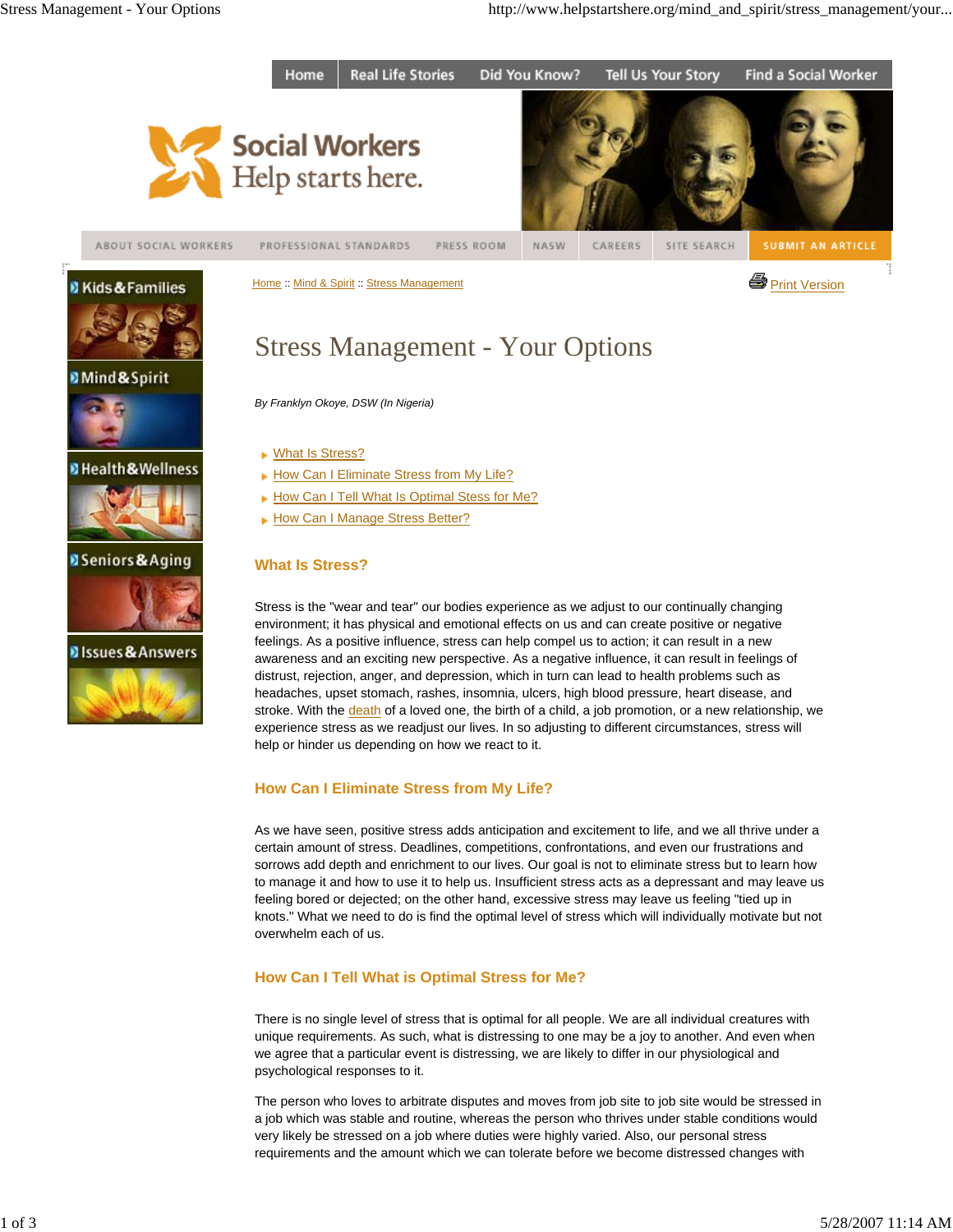#### our ages.

It has been found that most illness is related to unrelieved stress. If you are experiencing stress symptoms, you have gone beyond your optimal stress level; you need to reduce the stress in your life and/or improve your ability to manage it.

## **How Can I Manage Stress Better?**

Identifying unrelieved stress and being aware of its effect on our lives is not sufficient for reducing its harmful effects. Just as there are many sources of stress, there are many possibilities for its management. However, all require work toward change: changing the source of stress and/or changing your reaction to it. How do you proceed?

#### **1. Become aware of your stressors and your emotional and physical reactions.**

- Notice your distress. Don't ignore it.
- **•** Don't gloss over your problems.
- Determine what events distress you. What are you telling yourself about meaning of these events?
- Determine how your body responds to the stress. Do you become nervous or physically upset? If so, in what specific ways?

#### **2. Recognize what you can change.**

- Can you change your stressors by avoiding or eliminating them completely? Can you reduce their intensity (manage them over a period of time instead of on a daily or weekly basis)?
- Can you shorten your exposure to stress (take a break, leave the physical premises)? Can you devote the time and energy necessary to making a change (goal setting, time management techniques, and delayed gratification strategies may be helpful here)?

#### **3. Reduce the intensity of your emotional reactions to stress.**

- The stress reaction is triggered by your perception of danger...physical danger and/or emotional danger. Are you viewing your stressors in exaggerated terms and/or taking a difficult situation and making it a disaster?
- Are you expecting to please everyone?
- Are you overreacting and viewing things as absolutely critical and urgent? Do you feel you must always prevail in every situation?
- Work at adopting more moderate views; try to see the stress as something you can cope with rather than something that overpowers you.
- Try to temper your excess emotions. Put the situation in perspective. Do not labor on the negative aspects and the "what if's."

#### **4. Learn to moderate your physical reactions to stress.**

- Slow, deep breathing will bring your heart rate and respiration back to normal.
- Relaxation techniques can reduce muscle tension. Electronic biofeedback can help you gain voluntary control over such things as muscle tension, heart rate, and blood pressure.
- Medications, when prescribed by a physician, can help in the short term in moderating your physical reactions. However, they alone are not the answer. Learning to moderate these reactions on your own is a preferable long-term solution.

#### **5. Build your physical reserves.**

- Exercise for cardiovascular fitness three to four times a week (moderate, prolonged rhythmic exercise is best, such as walking, swimming, cycling, or jogging). Eat well-balanced, nutritious meals.
- Maintain your ideal weight.
- Avoid nicotine, excessive caffeine, and other stimulants.
- Mix leisure with work. Take breaks and get away when you can.
- Get enough sleep. Be as consistent with your sleep schedule as possible.

#### **6. Maintain your emotional reserves.**

Develop some mutually supportive friendships/relationships.